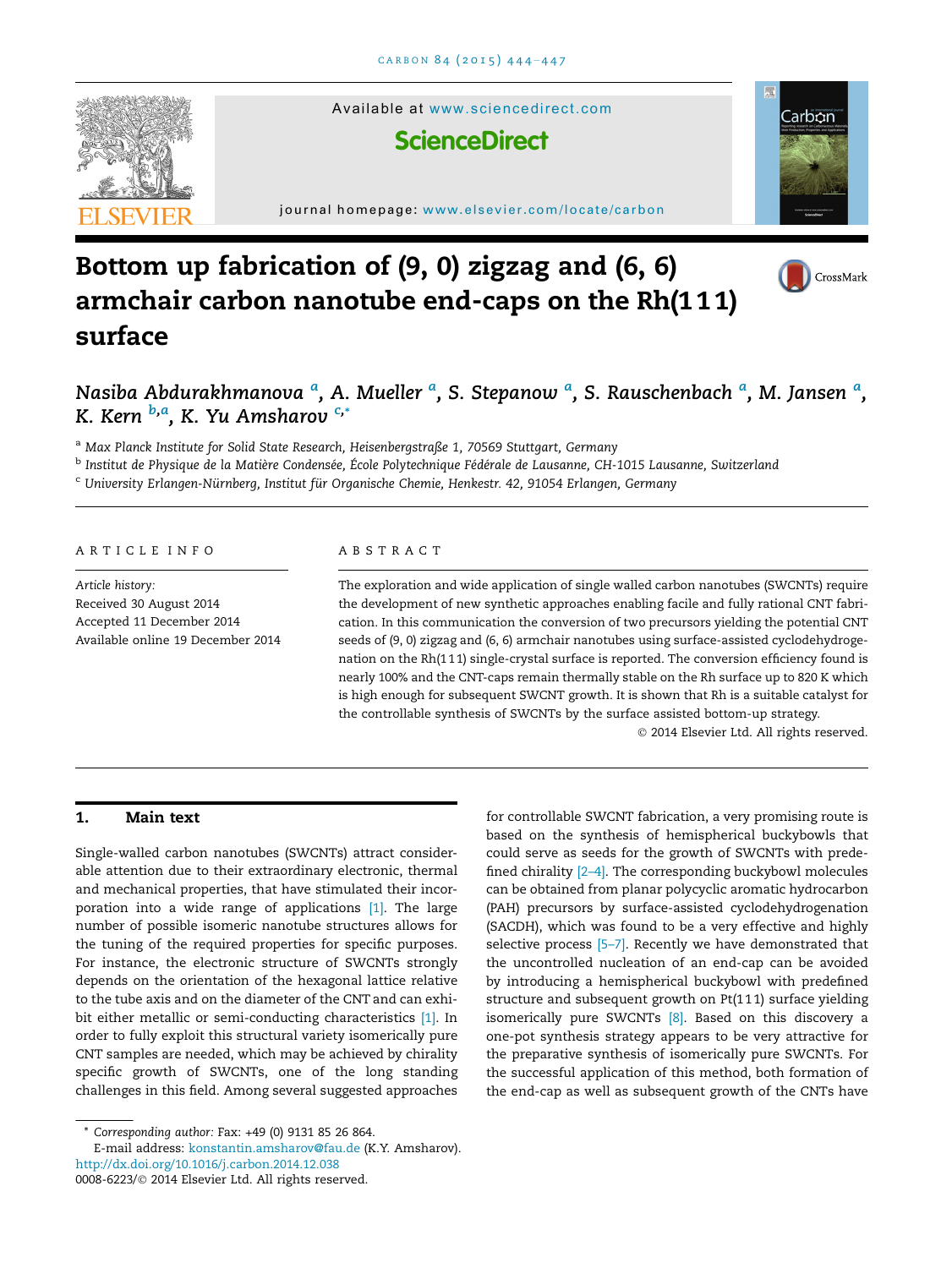to be performed on the same catalytic surface. Big efforts have been dedicated in the past towards the exploration of catalytically active elements for Chemical Vapor Deposition (CVD) growth of CNTs. However, there is very little experimental data concerning catalytically active substrates for the selective cyclodehydrogenation, and so far only Pt and Ru single-crystal surfaces were shown to be suitable for an efficient conversion of planar PAHs to buckybowls [\[5–8\].](#page-3-0) Since CNT growth on known catalyst such as of Fe, Ni or Co under the CNT synthesis conditions proceeds via complete dissolution of the carbon in the catalyst nanoparticle [\[9\],](#page-3-0) these metals cannot be used for the SACDH method discussed here. Therefore, the choice is limited to the Pt group metals for which carbon dissolution does not take place [\[6\].](#page-3-0) In this work we present the surface catalyzed cyclodehydrogenation of two CNT precursors (compound I and II) to the corresponding CNT end-caps of a (9, 0) zigzag and a (6, 6) armchair SWCNT on a Rh(111) surface with nearly 100% conversion efficiency. Furthermore it is shown that the CNT end-caps formed are thermally stable on the Rh(111) surface at least up to the required growth temperature for CNT synthesis.

All STM measurements were carried out at room temperature. The single crystal Rh(111) sample was cleaned with repeated cycles of Ar<sup>+</sup> sputtering and annealing to 1200 K, leading to atomically flat, ca. 100 nm wide, clean terraces as evidenced by STM. Precursors I and II were synthesized according a previously reported procedure [\[2\].](#page-3-0) Both molecules were additionally purified by gradient sublimation in vacuo (750 K,  $10^{-3}$  mbar). The high purity of both molecules was confirmed by LDI-MS analysis (for details see Supporting information). The employed precursor molecules and their expected reaction products after the SACDH process are shown in Fig. 1. The Precursor I-C<sub>54</sub>H<sub>24</sub> is expected to lead to a (9, 0) nanotube cap with the diameter of 0.73 nm and a



Fig. 1 – SWCNT-cap precursors and corresponding reaction products  $C_{54}H_{12}$  and  $C_{60}H_{12}$  after intramolecular cyclodehydrogenation: I  $C_{54}H_{24}$  and II  $C_{60}H_{30}$ . Dashed lines indicate the formation of new C–C bonds upon SACDH. Hydrogen atoms are omitted for clarity.

zig-zag structure, and precursor II- $C_{60}H_{30}$  was designed to yield a cap for an (6, 6) armchair nanotube with the diameter of 0.77 nm. When deposited onto the substrate at room temperature, both precursors I and II are imaged as trefoil-shaped protrusions [\(Fig. 2](#page-2-0)a and b). The molecules remain intact despite the relatively high evaporation temperatures of 740 K and 780 K for precursor I and II, respectively. The random distribution of the molecules and the absence of step-edge decoration points to a strong molecule–substrate interaction, which is one of the key conditions for successful SACDH reactions. The base size of the molecules as determined from the STM images amounts to 1.8 nm and 2 nm with an apparent height of 0.15 nm and 0.12 nm for precursors I and II respectively. After annealing the sample to 730 K and 750 K for 5 min for I and II respectively, a complete transformation of all the trefoil species into the round molecules was observed. Previously we have demonstrated that similar transformation to the ultra-short nanotubes which can be grown to isomer pure SWCNTs by epitaxial elongation can be realized on the Pt(111) surface  $[8]$ . Although this work proves the feasibility of the approach for fully controlled synthesis of chirality pure SWCNTs, the yield obtained was hampered already by the precursor molecule itself. Due to presence of single C–C bonds in the structure of the precursor used, undesired adsorption conformations result when the molecule is deposited on the catalyst surface thus leading to the formation of irregular buckybowls upon cyclodehydrogenation. Thus only 50% of all deposited precursors end up with the desired cap connectivity. In contrast the formation of only one type of the CNT caps was observed in present study due to utilizing of rigid and robust CNTs precursors which do not have any week bonds in the structure and can accept only one single conformation on a surface. Importantly no formation of species of other geometries was detected upon annealing, pointing out that no C–C rearrangements take place under SACDH condition and the condensation is highly selective in nature. This indicates that the cap formation is a result of regioselective intramolecular cyclization leading to the desired CNT caps exclusively as it is ''programmed'' by the molecular structure of the precursors. Virtually only hemispherical caps of the same dimension can be identified on the surface after annealing whereas the density of undefined defect structures is very low, thus showing that the conversion efficiency is close to unity [\(Fig. 2](#page-2-0)). The apparent height and width of newly formed species was found to be 0.25 nm and 0.9 nm for precursor I and 0.3 nm and 1.2 nm for precursor II, additionally suggesting that the desired CNT caps have successfully formed. The notably lower, as would be expected, height of the caps ([Fig. 2](#page-2-0)e) indicates strong adsorbate–substrate interactions leading to the reconstruction of the underlying Rh surface. This effect was observed previously for buckybowls and fullerenes where a similar in magnitude reduction of their apparent height was observed after annealing on the metallic surface [\[5–8\]](#page-3-0). This effect seems to be responsible for slight inhomogeneity in height, which was also observed previously [\[7,8\]](#page-3-0). A strong molecule–substrate interaction is one of the key conditions for successful SACDH reactions which prevents the fusion of the precursor molecules. Nevertheless is it not possible to exclude completely close proximity of two molecules on the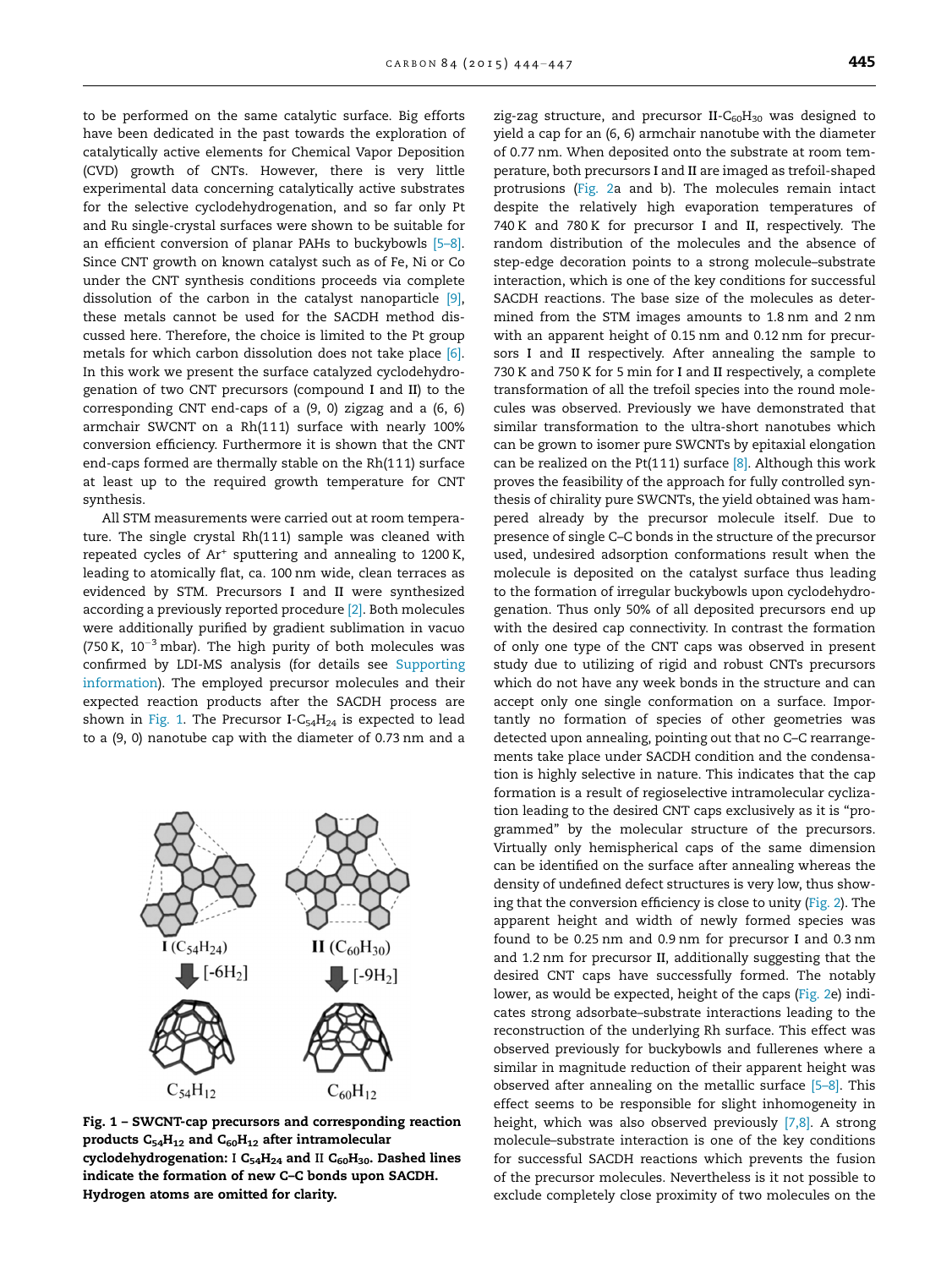<span id="page-2-0"></span>

Fig. 2 – STM images of the CNT cap formation from precursors. Precursors (a) I and (b) II as deposited onto the Rh(111) surface (image size 13  $\times$  8 nm²). Cap formation from the precursor (c) I after annealing to 730 K for 5 min and (d) II after annealing to 750 K for 5 min (image size 13  $\times$  13 nm<sup>2</sup>). (e) The geometries of C<sub>54</sub>H<sub>12</sub> and C<sub>60</sub>H<sub>12</sub> buckybowls. Experimentally observed (blue) and calculated on DFT 6-311 basis set (black). (f) Scan profiles along the lines shown in (c) and (d). Comparison of STM observed and theoretically estimated heights and widths of CNT caps:  $C_54H_{12}$  (left) and  $C_60H_{12}$  (right). (A color version of this figure can be viewed online.)

surface after deposition even at very low surface coverage. In such a case, the possibility of the merging of two precursor molecules and formation of undesired nanostructures during SACDH cannot be excluded. Fortunately, as it has been shown experimentally, such irregular geodesic species are not able to provoke a SWCNT growing [\[8\],](#page-3-0) since further elongation of these structures to the nanotube by only hexagons construction is not possible. Thus this side reaction will not affect the quality of SWCNTs fabricated by the suggested strategy. To test the stability of the newly formed caps, higher annealing temperatures in the range of 780–930 K were explored with an increment of 10 K. For precursor I no change in the structure was found up to 820 K, after which the shape and the height of the caps started to transform. The full transformation into graphene-like structures took place at about 875 K, where small islands with a typical moiré-pattern were found. For precursor II, the stability threshold is somewhat higher,

approximately 850 K, and the nanographene formation was completed at about 900 K. Although the threshold temperatures are lower than the temperatures typically used in the conventional CVD process [\[9\],](#page-3-0) they are high enough in order to achieve epitaxial nanotube elongation. Recently we have demonstrated that an effective CNT growth from CNT seeds can be realized at very low temperatures, even below 670 K [\[8\].](#page-3-0) Since the caps for carbon nanotubes are already formed on the Rh surface which is catalytically active for CNT growth [\[10\]](#page-3-0), they might be used as seeds for the fully controllable growth of CNTs.

In conclusion, we have shown that specially designed planar aromatic precursors can be effectively converted into hemispherical buckybowls using SACDH approach on Rh(111) surface. The threshold temperatures for the degradation of CNT caps on the Rh surface were found to be high enough in order to conduct subsequent CNT growth and